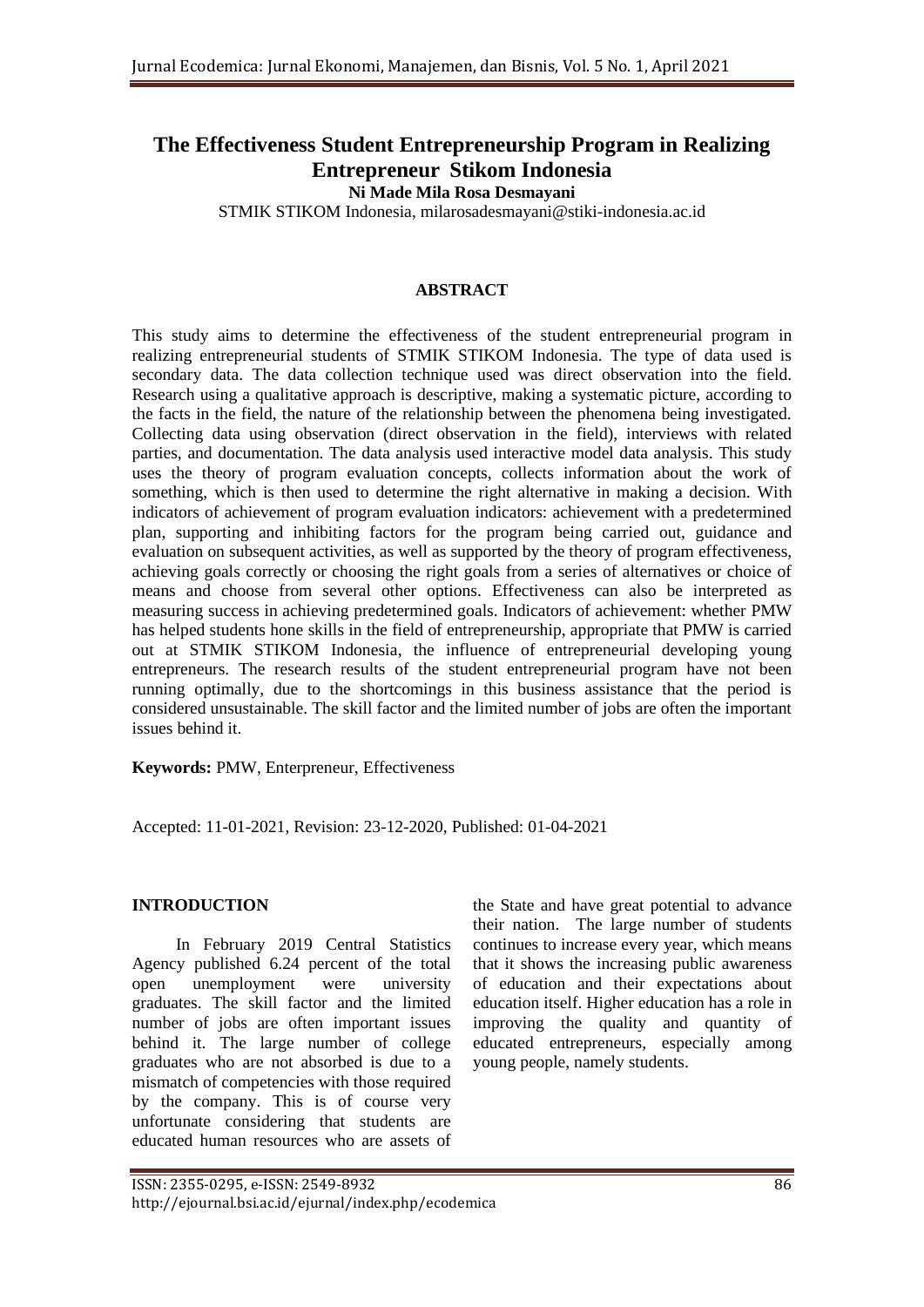

Source: BPS 2019 Figure 1. Open Unemployment rate

The skill factor and the limited number of jobs are often important issues behind it. The large number of college graduates who are not absorbed is due to a mismatch of competencies with those required by the company. This is of course very unfortunate considering that students are educated human resources who are assets of the State and have great potential to advance their nation. Moreover, the large number of students continues to increase every year, which means that it shows the increasing public awareness of education and their expectations about education itself. Higher education has a role in improving the quality and quantity of educated entrepreneurs, especially among young people, namely students.

The question is how to be able to create a climate for University graduates to become job seekers compared to job creators? Is this just a student task or is it our duty to resolve the existing unemployment factor? Therefore, this study analyzes the effectiveness of PMW Dikti in creating strong entrepreneurs. Several studies have proven that at first glance the determination between the work plan stipulated in the PMW and its implementation in the field looks good and useful. However, after conducting an evaluation, certainly, the things that have become shortcomings and obstacles in the implementation of the program will be identified. By studying the data from the 2009 Unhas Entrepreneurial Student Program committee implementation report document, as well as the results of interviews with informants, it can be said that it is not the implementation of the problematic program but the models and procedures set out in this program that is not suitable to achieve the desired impact. (Andi, 2012).

Other researchers suggest that entrepreneurs can recognize their abilities, the line of business they are running, can make decisions appropriately and quickly, and can achieve predetermined targets, and know how to deal with risks. Skills are not only known, but it requires effort and training that is conducive to being able to hone our abilities again, if we need training, it is hoped that we can sharpen the skills we have which will determine the success of our business (Suwena, 2016).

Previous research, evaluating the 2018 entrepreneurial student program at Padang State University explained the ineffective implementation of PMW in creating entrepreneurs at UNP. This ineffectiveness is based on the participants' self and PMW's social environment, namely mental attitude, commitment, application of other entrepreneurial values, such as creativity, innovation, and courage to take risks, limited preparation of participants in entrepreneurship, while the implementation of PMW facilitation and entrepreneurship training at UNP is quite good but the improvement is the average entrepreneurial ability of UNP students in program implementation is lacking. So it can be said to be less effective (Endriani, 2020).

The study was conducted to determine, describe, and analyze the effectiveness of PMW at the Indonesian Stikom in 2019, analyze the presence of supporting and inhibiting factors for PMW, and determine the impact of PMW on student Stiki Indonesia. One of the Entrepreneurial Student Programs that are in great demand by Stikom Indonesia students is the KBMI (Indonesian Student Business Competition) held since 2017 which is managed directly by lecturers through the Business Incubator Institute. This is enough to grab the attention of students, which is shown by the high interest of students to take part in KBMI. Each year there is an increase in the number of business plans submitted by students. This is driven by the desire of students to carry out activities that can provide more value in the self-development process in addition to their competence in the field of science they are doing.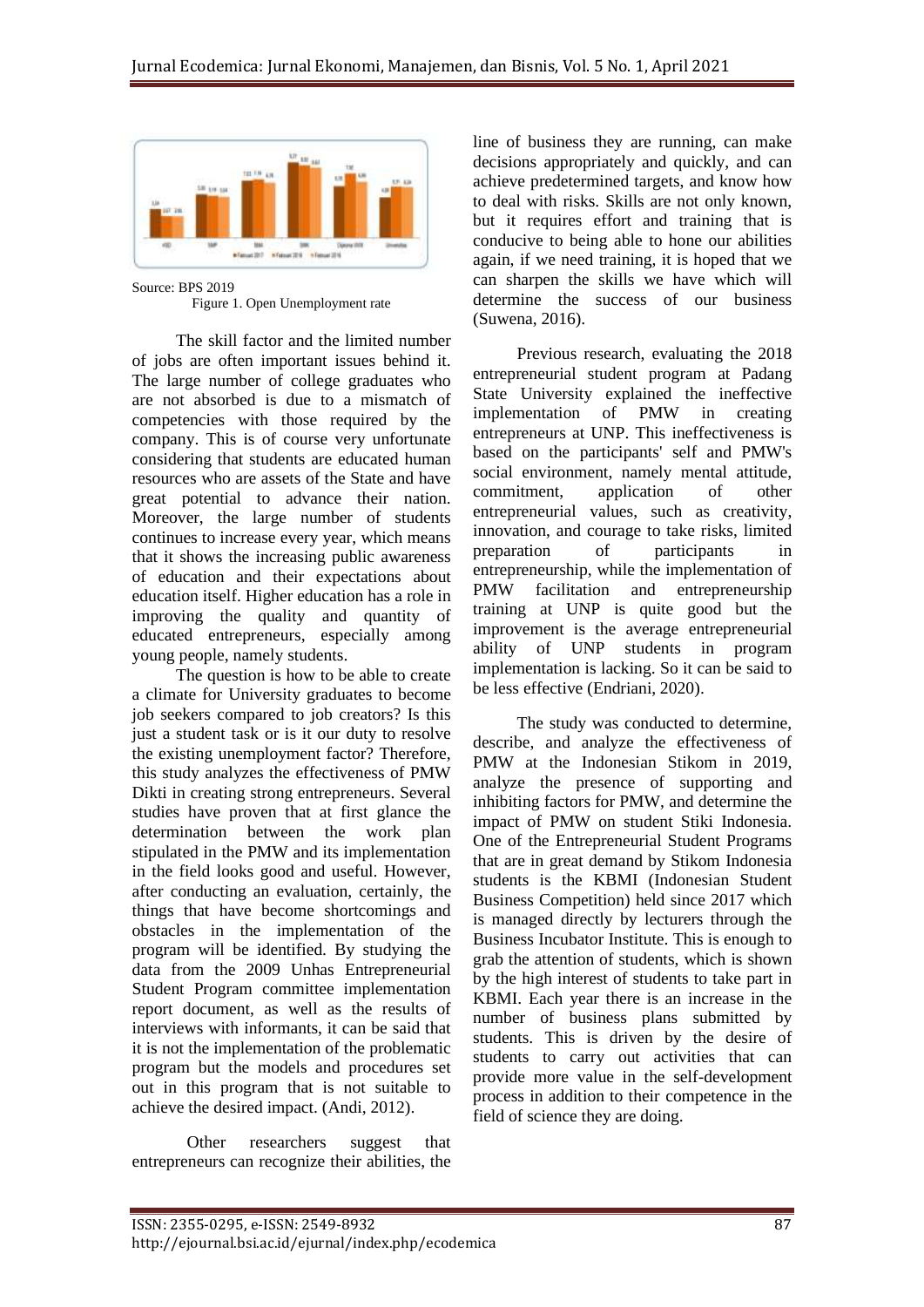

Source: Processed Data Figure 2. Research Model of Student Entrepreneurial Program Effectiveness in Realizing Indonesian Stikom Stikom Entrepreneur **Students** 

The Entrepreneurial Student Program is a government policy through the Directorate General of Higher Education which facilitates higher education students to develop entrepreneurial skills and talents with various current developments in science, entrepreneurship can be combined with science, technology, and art with facilities in the form of entrepreneurship education and training. internships, preparation of business plans, capital support, and business assistance as well as business sustainability. PMW has been held since 2009 by the government through the Directorate General of Higher Education. This program is only given to PTN and PTS that have been determined by Kopertis and the implementation is delegated to the Higher Education itself. The Entrepreneurial Student Program is held because the government needs a program to accelerate the growth of new entrepreneurs. To be able to support more realistically the application of entrepreneurial students, every PTN or PTS certainly has entrepreneurial UKM (Student Activity Units), which will later take part in Dikti program events to get more intensive assistance and be able to develop their own business or business ideas.

# **LITERATURE REVIEW Program Evaluation Theory**

The concept of evaluation collects information about the provisions that must be implemented in carrying out activities, then the information that has been obtained is used to determine the appropriate and fast alternative way of making decisions.

## **Effectiveness**

The aspect of effectiveness is explained from other aspects such The duties and functions of the institution can be said to be effective if they carry out activities well, without obstacles, and can also make policies that are deemed necessary for the smooth running of a program and also achieve predetermined goals. Program work plan in business development that has been determined and implemented without any constraints, even if there are obstacles, it must be quick and precise. Provisions and regulations can be said to be effective if the rules that have been set are carried out and function properly. Everything described above covers the rules relating to education as well, to work together to be effective in implementing the program to run well and the results achieved as expected. The assessment of this aspect is a benchmark that must be achieved by entrepreneurial students Muasaroh (2010: 13).

# **Entrepreneurship**

Entrepreneurship like others can be studied, formed, and can also be a talent from (Rodrigues, 2012). Other researchers explained that the French word entrepreneur, entrepreneur, means an adventurer, a risktaker. Entrepreneurs can develop their business, not only focus on one area. But an entrepreneur is free to determine what business to do, many industrial fields can be developed. The key to being a reliable entrepreneur and able to survive in all situations is to be flexible, innovative, and creative and be able to read every opportunity that exists. And also must know exactly what the advantages of the product created, as well as the advantages of competitors (Andi, 2012).

## **Students and Entrepreneurial Education**

Educational background can influence the success of an entrepreneur, and knowledge about entrepreneurship needed to run a business in developing a business. Reason implementation of the entrepreneurial student program is interesting to study because normatively this program is quite ideal. It can be said that it is ideal because this program is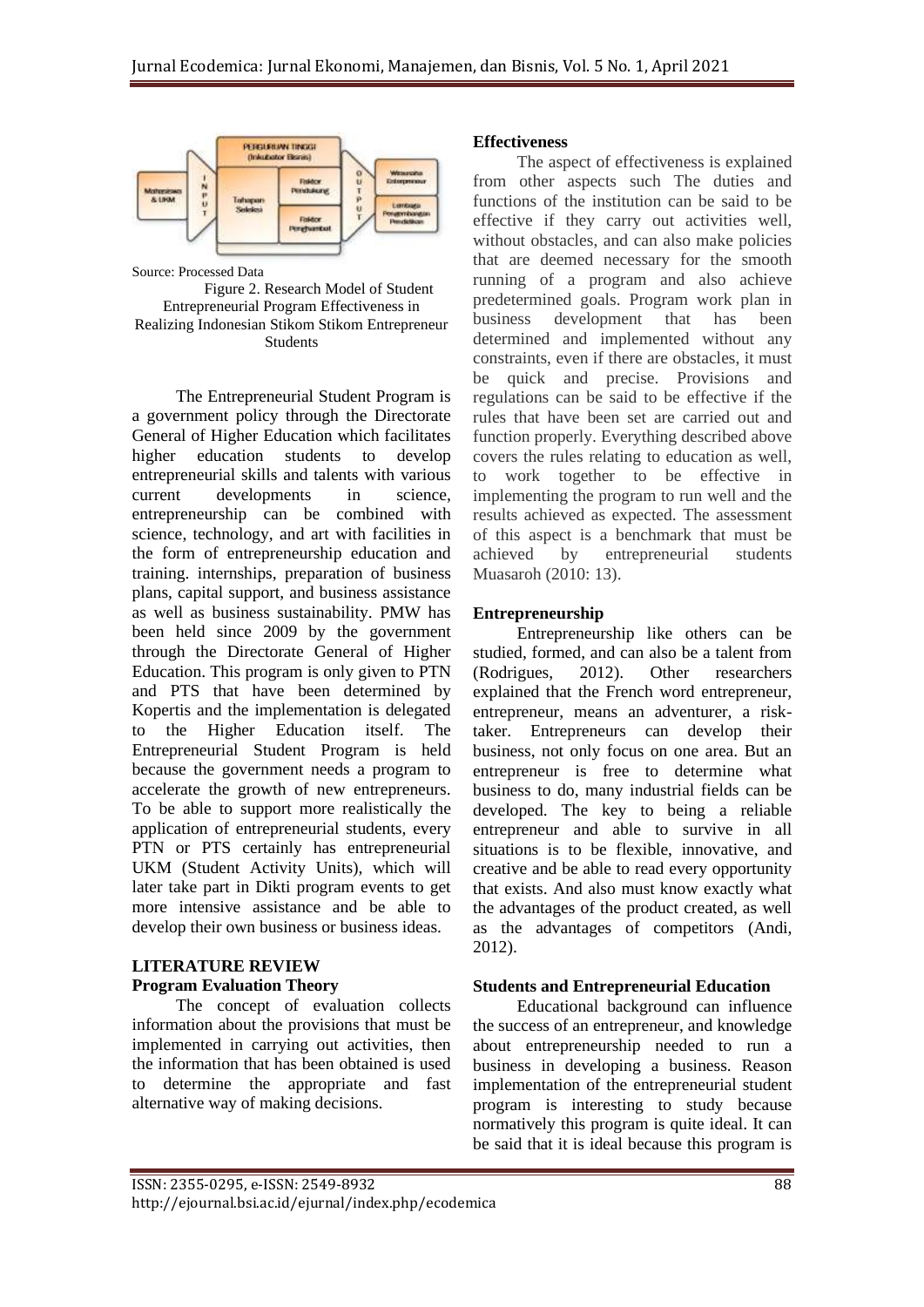intended for college students who of course already have the basics and interest in certain businesses. Also, PMW includes education and training activities on entrepreneurship which mean increasing knowledge. In this program, there is also capital assistance that is used to start or develop a business, so that PMW participating students can immediately take action to become a superior entrepreneur.

## **KBMI (Indonesian Student Business Competition)**

Quoted from SIM-PKMI Kemdikbud, the Indonesian Student Business Competition Program is implemented with the hope of being able to support the government's vision and mission as stated in the Ministry of Research, Technology and Higher Education's Strategic Plan. Entrepreneurship development efforts in students through the KBMI scheme are expected to have a positive impact on students in developing their business. From various views, the Indonesian Student Business Competition is also expected to be able to produce creative, innovative work in opening business opportunities that are useful and beneficial to the wider community. This program focuses on student orientation in developing business ideas, business processes, and profit-oriented results (Uniqueness & Digital, 2019). The KBMI program focuses on development orientation, processes, and business results (profit). The scope of KBMI includes: proposing proposals, determining grant recipients, entrepreneurial assistance, as well as monitoring and evaluating KBMI activities.

## **RESEARCH METHODS Research Location**

The research took place at the STMIK STIKOM Indonesia campus located at Jalan Tukad Pakerisan No. 97 Denpasar, Bali.

#### **Population and Sample Determination Method**

The research used a descriptive qualitative approach, making a systematic description, according to the facts in the field, the nature of the relationship between the phenomena being investigated. Collecting data using observation (direct observation in the field), interviews with related parties, and documentation.

## **Operational Definition of Variables**

Effectiveness can be measured by indicators, namely: carrying out activities well, solving problems swiftly, rules that have been set are carried out, and functioning properly.

- 1. Entrepreneurship is measured by indicators, namely: entrepreneurial interest, having creativity, having a unique purpose of use.
- 2. Student and Entrepreneurial Education Students and Entrepreneurial Education are measured by indicators, namely: the action of solving problems, emphasizing alternative skills based on science, leaving work, seeking information about other companies.
- 3. KBMI

The KBMI aims to foster entrepreneurial character, develop innovative entrepreneurs, increase the chances of business success.

## **Types of Data and Data Sources**

The type of data used in this research is descriptive qualitative data, making a systematic description, according to the facts in the field, the nature of the relationship between the phenomena being investigated. Collecting data using observation (direct observation in the field), interviews with related parties, and documentation.

## **Data Collection Method**

The data collection method used was to distribute questionnaires to prospective respondents, after which they were collected and analyzed. The questionnaire was distributed directly to auditors in Denpasar City.

## **Data analysis technique**

The analysis technique used is: data triangulation.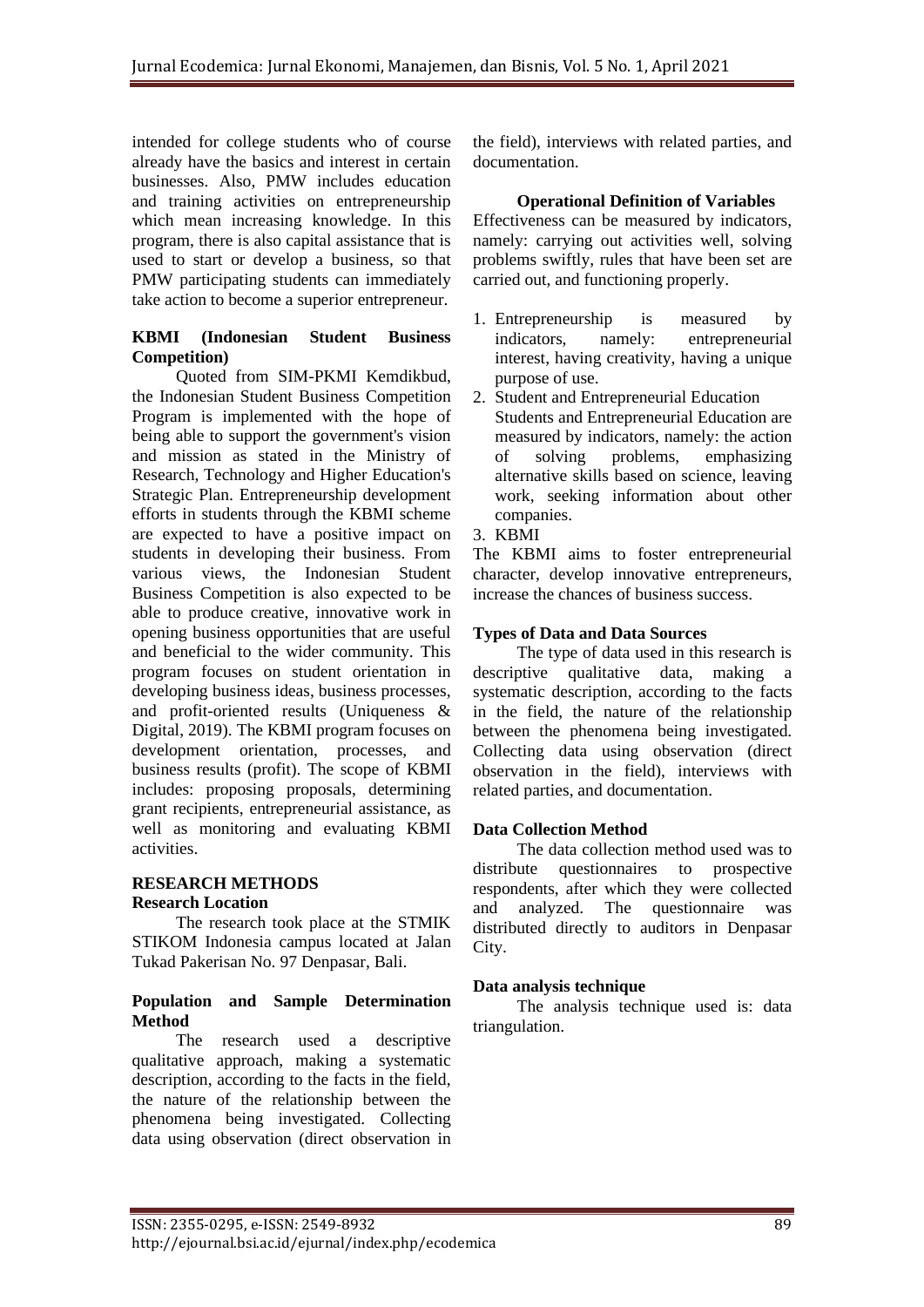#### **DISCUSSION**



Source: Processed Data

The description is in the form of collecting research data using 3 stages, namely direct observation of the field, interviews with related parties, and documentation of each activity carried out. Data analysis using Interactive Model data analysis, the process of collecting data from various sources and working mechanisms from KBMI are combined, analyzed, and reviewed so that it becomes valid data to be processed. Furthermore, the data display functions to filter data, analyze it, so that it can sort out the required data, arrange it into a rational and logical order and relate it to other aspects that are related. The result is a conclusion about the research understudy (Suharsini, 2017). The interviews conducted involved several parties, namely: the head of the incubator, the deputy head of student affairs, the head of student assistance, as well as students who will take part in the KBMI program.

PMW student coaching begins when students are in the socialization stage in the form of seminars and focus on provisioning in the form of self-sufficient mental training. The coaching referred to here is divided into two, namely coaching by providing training and coaching in the form of business assistance.

#### **Entrepreneurship training**

When the author asks about "whether the impact of entrepreneurship training, can help develop the business units owned by

students, if seen from the ability of STIKI students themselves. The following is the answer of Deputy Chairman 3 STIKI Indonesia: "I think it is very possible, with entrepreneurship training those who already have a business, so they know what to prepare, what they have to do or develop when their business is running. An example is for example how marketing for example, or anything related to entrepreneurship. In my opinion, it has an impact on students, maybe at first it was just trying to do business but you know how come my business is working, or what can I do again so that my business can still run like this or can develop better, now with entrepreneurship development training, he will be able to get information or things he can later get information or things that can be done to develop the business he already has" ( 28 April 2020)

Comparable to the answers given by the Chairman of the STIKI Business Incubator who is directly involved in the management of KBMI every year, namely: "For the training conducted by INBIS, it is very helpful in developing both in terms of human resources, finance, and networks. This is evident in part of the efforts of students who received training or mentoring from Inbis who were successful in winning the national level grant competition, namely the Indonesian Student Business Competition (30 April 2020)

#### **Suitability of Training Materials**

Entrepreneurship Student Program training is conducted in the form of seminars and business assistance. The materials were chosen to prioritize character development in entrepreneurship. At STIKI itself, it has implemented entrepreneurship courses. This course usually uses the term Business Model Canvas". Incidentally, in this course session Mrs. Wilda as the vice-chairman 3 has experienced several times teaching students to use the BMC method: "Ma'am, how effective is BMC in exploring students' interest in owning a business?"

"In my opinion, BMC is used to explore students' interest in owning a business, I can't see it yet. Why is that because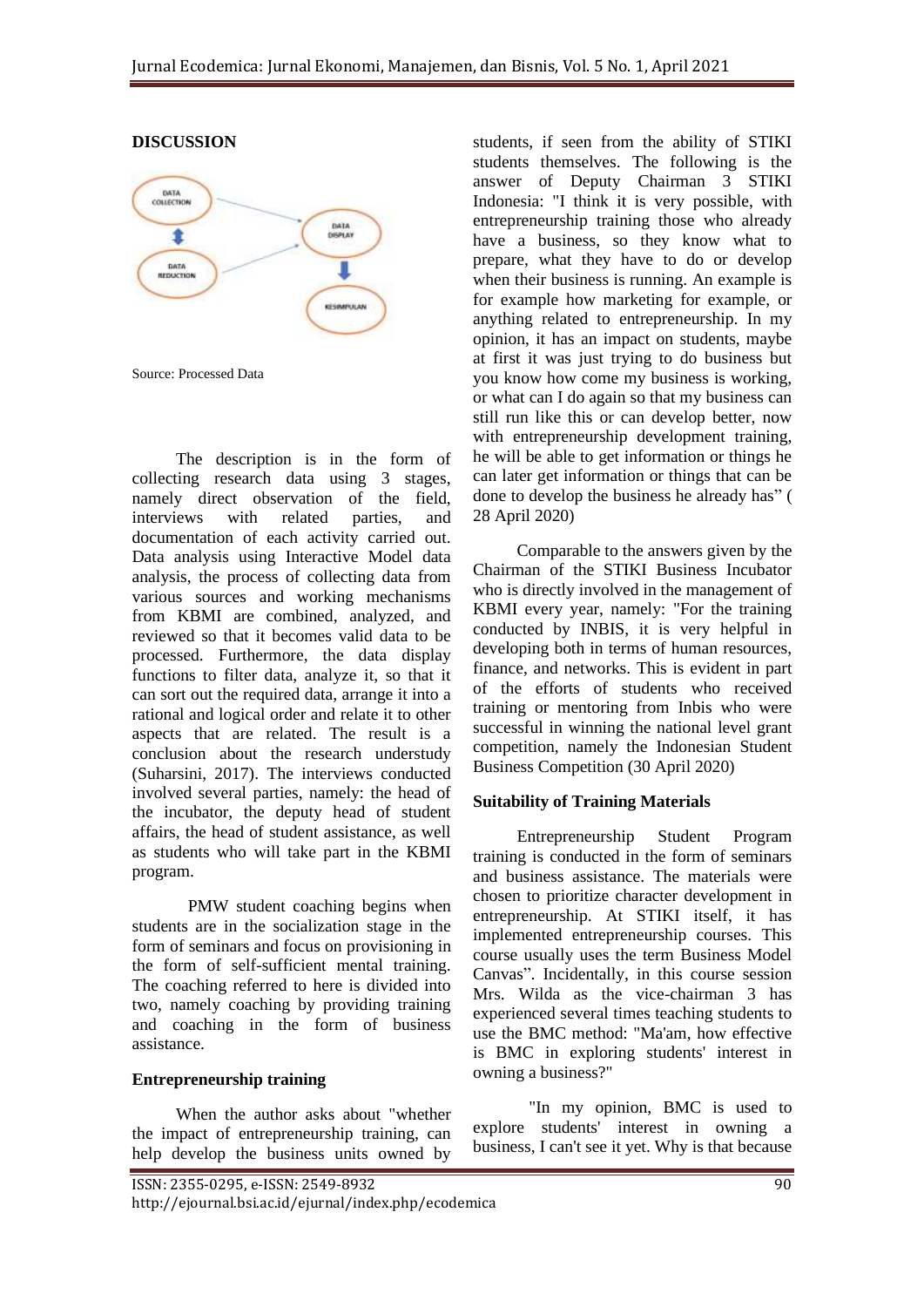until now we are only at BMC, we only pour out the business ideas they want to do, they pour it out, then they try to implement it, whether it will work or not, right like that. Well, we're just pouring out ideas, what to do and what to prepare, so if it's your interest, I don't know yet, but if you have a business idea, you can do it with BMC, but if it's my interest I can't be sure. We first look at the independence and progress of his business in one semester" (28 April 2020).

## **Coaching Acceptance Coverage**

Business assistance that is carried out in the form of counseling. In this activity, usually, not all participants take part and indeed there are no sanctions for those who do not attend. Even so, students can still consult with the mentor/facilitator informally outside the schedule considering that each business group has different needs.

When talking with the vice-chairman. 3- The researcher also asked whether or not there is a need for entrepreneurship management in universities for students?

"It is very necessary, why do we in student affairs open, build new SMEs, namely entrepreneurship UKM, the aim is to see how much interest students who already have a business or have a business, whether they are small or medium-sized or large. So here we are collaborating with inbis with the UKM itself "

Now because this has something to do with Inbis, I immediately asked the head of the business incubator with the same question, is it necessary or not in Higher Education to have entrepreneurship management for students?

"It is very necessary, one of the indicators of developed countries is the percentage of entrepreneurs compared to the population in that country. We know that in Indonesia the percentage of entrepreneurs is still very low, it has become an obligation for PT to create new entrepreneurs to help the government in increasing the percentage of entrepreneurs. Entrepreneurship management institutions in a PT such as the Business

Incubator can be a forum for students to learn entrepreneurship by using the business space facilities owned by the Incubator, participating in mentoring/mentoring activities, accessing capital, and developing student business networks.

This is considered very helpful for students in developing their business, especially when they experience difficulties in their business so that these facilities outside the schedule are often used by students. Like one of the students participating in the 2019 KBMI.

Students : "I used to often meet (mentors) from business assistance for questions (business problems). Usually later told, you (Bidara) should do this (take action).

Student coaching "in my opinion, very effective and very suitable to be applied to students, because there may be students who have businesses and want to register but cannot write their proposals. So this is what this training is for, helping students in making proposals and giving examples and pictures of what will be obtained if they succeed in getting the money so that they will be more enthusiastic for it "

# **CONCLUSION**

Based on the results of the analysis and discussion, it can be concluded that in every activity, of course, there are supporting and inhibiting factors. Support from the leadership of STMIK STIKOM Indonesia, such as from the Deputy Chair III who is authorized as the person in charge of the process of the Entrepreneurial Student Program, the infrastructure provided, for example, such as buildings with wifi, funds/grants The inhibiting factor for student entrepreneurs who are still lacking in doing their business so that in the middle of their business stops, this business assistance is that the period is considered unsustainable, and does not carry out in-depth data collection to be able to visit students and monitor students at their place of business. Based on the results of the research, some suggestions that can be conveyed include being well-liked and interested by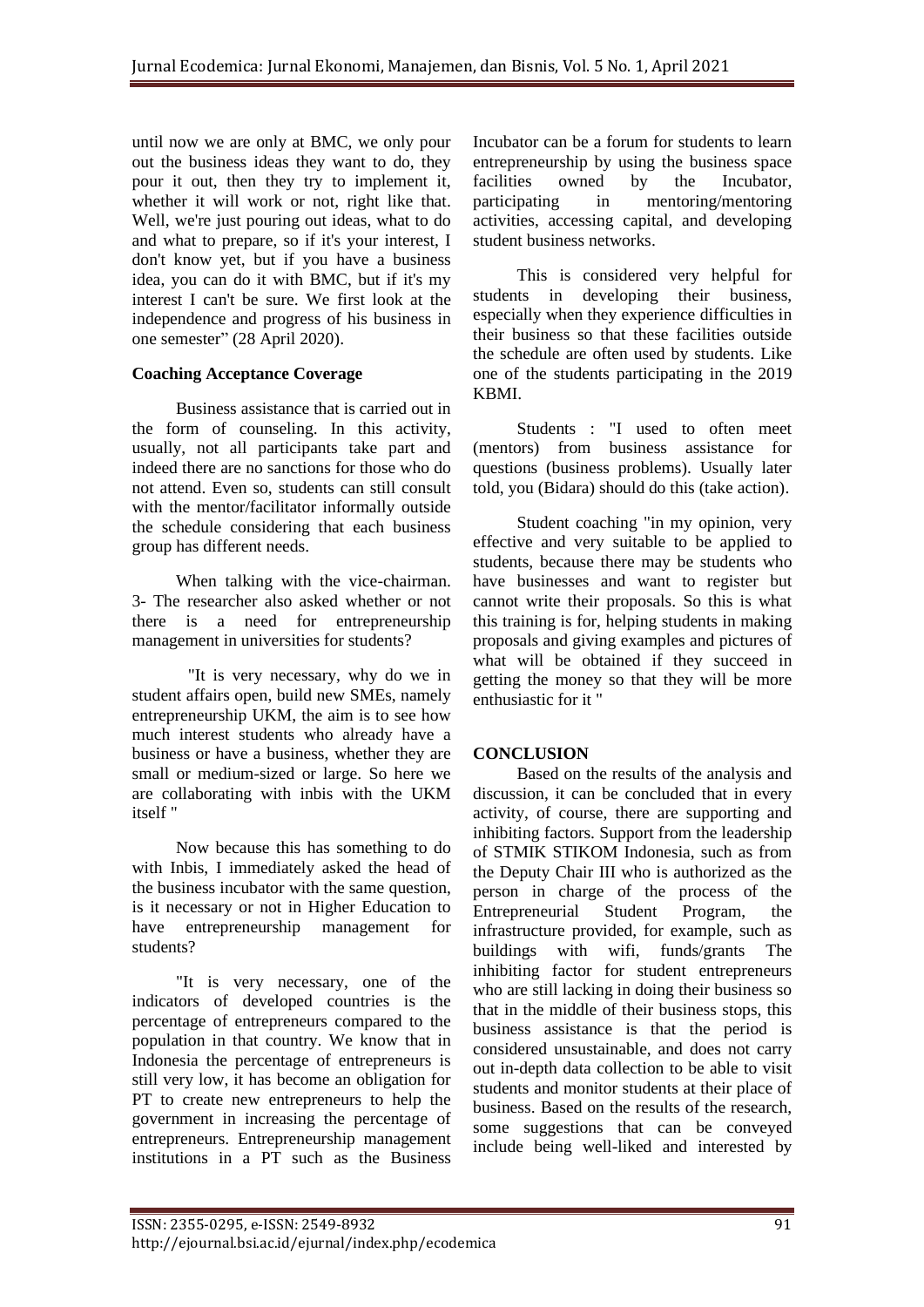STIKI Indonesia students, which is held annually, namely KBMI can help students in realizing their dreams if they want to become an entrepreneur. It is necessary to hold regular monitoring for students who run their businesses, so that later when their businesses experience problems they know how to find the right solution for the business they are running. Like other studies, this study is also inseparable from limitations, including focusing on one campus. namely STMIK STIKOM Indonesia. Maybe if it is combined with KMBI from private campuses in Bali it will become a gathering center for prospective entrepreneurial students so that they can share and share their experiences.

# **REFERENCE**

- Andi. (2012). Evaluasi Program Mahasiswa Wirausaha Di Universitas Hasanuddin. Retrieved fromhttp://222.124.222.229/bitstream/h andle/123456789/2086/AndiTaufiqYus ufE21108264.pdf?sequence=1
- Barrick, M. R., Mount, M. K., & Strauss, J. P. (1993). Conscientiousness and performance of sales representatives: Test of the mediating effects of goal setting. Journal of Applied Psychology, 78(5), 715–722. [https://doi.org/10.1037/0021-](https://doi.org/10.1037/0021-9010.78.5.715) [9010.78.5.715](https://doi.org/10.1037/0021-9010.78.5.715)
- Deptan. 1989. Sistem Monitoring dan Evaluasi Proyek-Proyek Pembangunan Pertanian dan Pedesaan. Jakarta: Departemen Pertanian Badan Pendidikan, Latihan dan Penyuluhan Pertanian Jakarta.
- Endriani, A. (2020). Evaluasi Program Mahasiswa Wirausaha Tahun 2018 di Universitas Negeri Padang. 3(1), 92– 100. Retrieved from https://doi.org/10.24036/jce.v3i1.324
- Fathoni, Abdurrahmat (2006) Metodologi Penelitian dan Teknik Penyusunan Skripsi. Jakarta, Rineka Cipta.
- Hendro. 2011. Dasar-dasar Kewirausahaan Panduan bagi Mahasiswwa untuk Mengenal, Memahami dan Memasuki Dunia Bisnis. Jakarta: Penerbit Erlangga
- Jabar A. S Cepi dan Suharsimi Arikunto. 2004. Evaluasi Program Pendidikan. Bumi Aksara. Jakarta.
- Milles, B. Mattew dan Michael Hubberman. (1992) Analisa data Kualitatif. Jakarta,  $\mathbf{U}$
- Longernecker, Justin G dkk. 2000. Kewirausahaan: Manajemen Usaha Kecil. Jakarta: Salemba Empat
- Mailani, Liana.2008. Thesis, Kepribadian Big Five Dan Pengetahuan Kewirausahaan Terhadap Minat Berwirausaha pada Mahasiswa.. Program Magister Psikologi UGM.
- Mugi. (2014). Implementasi Program Mahasiswa Wirausaha Di Universitas Gadjah MadA. 2014(June), 1–2. https://doi.org/10.1038/132817a0
- Muhardi. (2018). Journal of Chemical Information and Modeling, 53(9), 1689–1699. https://doi.org/10.1017/CBO978110741 5324.004
- Musa, Safuri. 2005. Evaluasi Program: Pembelajaran dan Pemberdayaan Program. Y-PIN Indonesia. Bandung.
- Moleong, Lexy J. (2006) Metodologi Penelitian Kualitatif. Bandung, Remaja Rosda Karya.
- Soetanto, Hendrawan, dkk. (2013). Model Pendidikan Karakter Menuju Entrepreneurial University di Universitas Brawijaya. Malang: UniversitasBrawijaya Press.
- Muasaroh. 2010. http://literaturbook. pengertian-efektivitas-dan-landasan
- Rama. (2019). Analisis pelaksanaan program mahasiswa wirausaha dan sikap